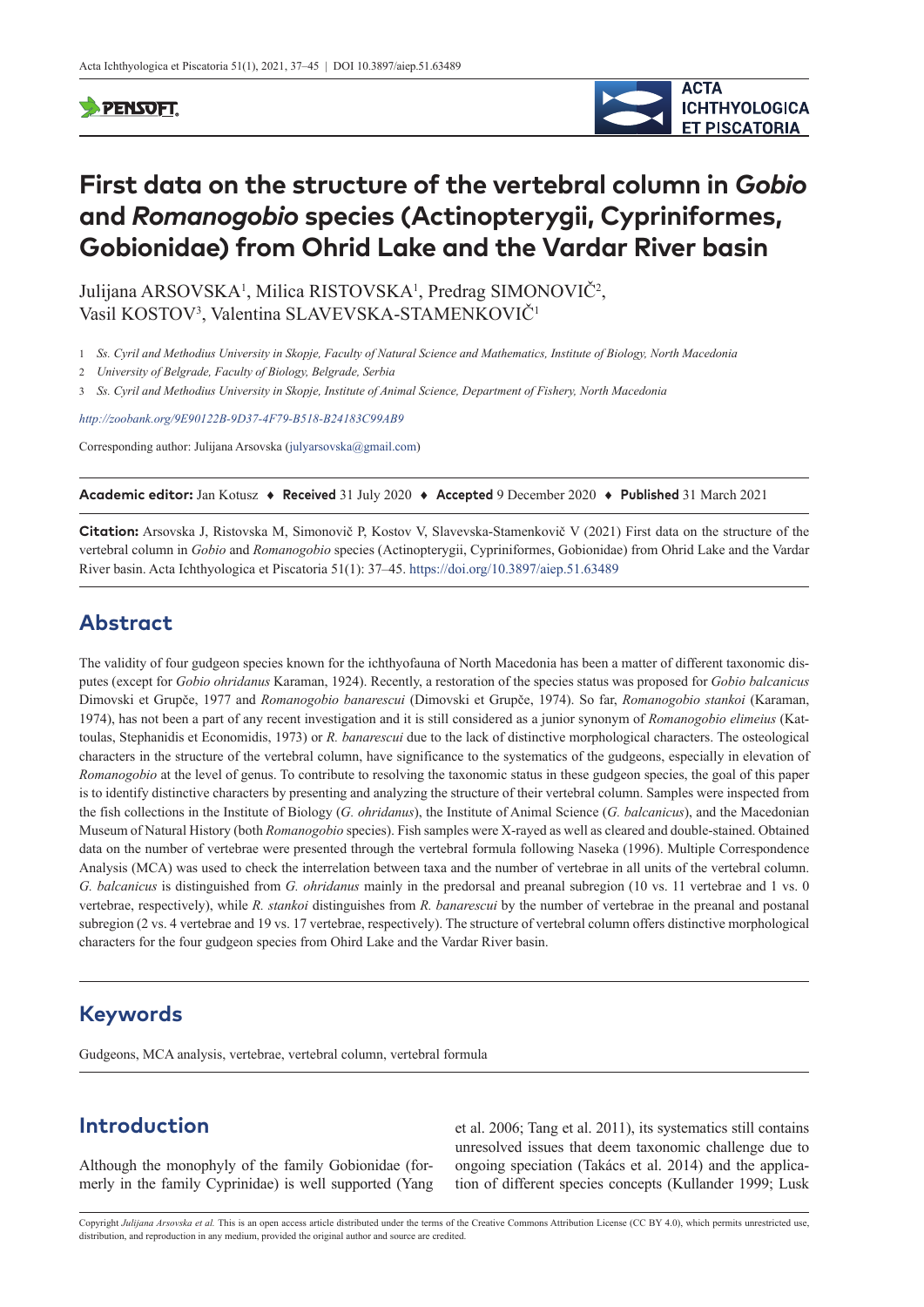and Šlechta 2005; Nowak et al. 2008b, 2009). New data to make an advance in the taxonomy, systematics, and phylogeny of Gobionidae is still required, Naseka (1996) analyzed the structure of the Gobionine vertebral column, proposing a vertebral formula for each genus and species. Genus *Gobio* Cuvier, 1816 (type species *G. gobio*) formerly included subgenera *Romanogobio* Bănărescu, 196—type species *R. kessleri*—and *Rheogobio* Bănărescu, 1961 type species *Romanogobio uranoscopus* (Agassiz, 1828). The structure of the vertebral column, among other morphological characters, gave recognition to *Romanogobio* as a distinct genus (Naseka 1996) based on analysis of *Romanogobio kesslerii* (Dybowski, 1862), *Romanogobio albipinnatus* (Lukasch, 1933), *Romanogobio ciscaucasicus* (Berg, 1932), and *Romanogobio persus* (Günther, 1899). Later, Naseka and Freyhof (2004) synonymized subgenus *Rheogobio* with the accepted *Romanogobio* reevaluating the status of 15 species (see Naseka 1996; Kottelat 1997) in *Romanogobio* based on the external morphology, as well as vertebral column's features. Then, the presence of two native genera in Europe, *Gobio* and *Romanogobio,* became widely accepted (Lusk and Šlechta 2005; Kottelat and Freyhof 2007; Naseka and Bogutskaya 2009; Nowak et al. 2008a, 2011). On the other hand, some authors, based on osteological analyses including the vertebral column, proposed restoration of *Rheogobio* and required revision of all gudgeon subspecies that were previously under the species name *uranoscopus* (Talabishka 2014).

Four native gudgeon species that currently belong to genera *Gobio* and *Romanogobio* are known for the ichthyofauna of North Macedonia. Extensively studied in the past, one gudgeon species–*Gobio ohridanus* Karaman, 1924–was described for the old tectonic Ohrid Lake, while the other three were described for the Vardar River drainage. *Gobio balcanicus* Dimovski et Grupče, 1977 is widely distributed throughout the Vardar River and its tributaries. *Romanogobio banarescui* (Dimovski et Grupče, 1974) was described for the middle and lower course of the Vardar River, and *Romanogobio stankoi* (Karaman, 1974) (as interpreted by Dimovski and Grupče 1976a) for fast-flowing upper courses of the Vardar River, and its tributaries Lepenec, Bregalnica, Crna, and Treska rivers.

The validity of these species (except that of the *G. ohridanus*) has been a matter of different taxonomic disputes in which the need for contemporary morphological description was often emphasized. Dimovski and Grupče (1976b) showed differences between *R. stankoi* and *Romanogobio elimeius* (Kattoulas, Stephanidis et Economidis, 1973) from the Aliakmon River. Later, both *R. stankoi* and *R. banarescui* were suggested to be junior synonyms to *R. elimeius* (see Economidis et al. 1981; Kottelat and Freyhof 2007). Owing to the lack of comparative morphological data, Kottelat and Freyhof (2007) suggested that *G. balcanicus* should be a synonym of *Gobio bulgaricus* Drensky, 1926. Conversely, recent studies based on molecular data (Geiger et al. 2014; Jelič et al. 2018; Friedrich et al. 2018) proposed restoring the taxonomic status of *G. balcanicus* and *R. banarescui* as clearly distant from *G. bulgaricus* and *R. elimeius*, respectively. So far, *R. stankoi* from the type locality has not been subject to recent studies and is still considered either a synonym of *R. banarescui*, or of *R. elimeius* (see Banarescu 1992; Kottelat and Freyhof 2007). In this paper, the name *R. stankoi* is used for material from the type locality aiming to contribute to the clarification of the taxonomic status of this taxon.

Having in mind that ambiguities in species delineations seriously hamper the conservation measures (Kottelat 1998, 2013; Economou et al. 2007; Kottelat and Freyhof 2009) and that gudgeon species are very important to both conservation and ecology (Lusk and Šlechta 2005; Telcean and Cupşa 2012; Curtean-Bănăduc et al. 2019), it is of urgent matter to clarify the taxonomic status of all gudgeon taxa from the Balkan Peninsula. In this context, the goal of this paper is to analyze and present in detail, for the first time, the vertebral formula in gudgeons from North Macedonia following Naseka's (1996) methodology to shed light on the taxonomic potential of the structure of the vertebral column.

### **Material and methods**

For this study, the material from the collections of the Macedonian Museum of Natural History, the Institute of Biology, and the Institute of Animal Science from Skopje was used. *Romanogobio banarescui* and *R. stankoi* were analyzed from the type material, collected by Dimovski and Grupče from 1961 to 1975 and deposited at the Macedonian Museum of Natural History. The material of *G. balcanicus* was collected in 2007 from the Vardar River and deposited at the Institute of Animal Science, while the material of *G. ohridanus* was collected in 2015 from Ohrid Lake and stored at the Institute of Biology. The specimens of *G. ohridanus* (*n* = 22), *G. balcanicus* (*n* = 16), *R. banarescui* (*n* = 36), and *R. stankoi* (*n* = 36) were X-rayed as well as cleared and double-stained according to the protocol of Hanken and Wassersug (1981).

The structure of the vertebral column was analyzed following Naseka (1996). Namely, to present the vertebral formula, seven characters of the vertebral column were analyzed: total number of vertebrae (*T*), abdominal number of vertebrae (*A*), caudal number of vertebrae (*C*), predorsal number of vertebrae  $(a_1)$ , intermediate number of vertebrae  $(i)$ , preanal number of vertebrae  $(c_1)$  and pos $t$  tanal number of vertebrae  $(c_2)$ . The vertebral formula is composed of the mean values of these characters. Additionally, the number of vertebrae was counted in the distance between the origin of the dorsal fin and the origin of the anal fin (D–A distance), as well as in the distance between the origin of the dorsal fin and first caudal vertebrae (D–C1 distance). The last D–A and D–C1 distances are not part of the vertebral formula, but were counted as additional explorative characters.

The Multiple Correspondence Analysis (MCA) is a multivariate analysis that is used to examine the relations between more than two categorical variables (Sourial et al. 2010; Di Franco 2016). In this paper, MCA was ap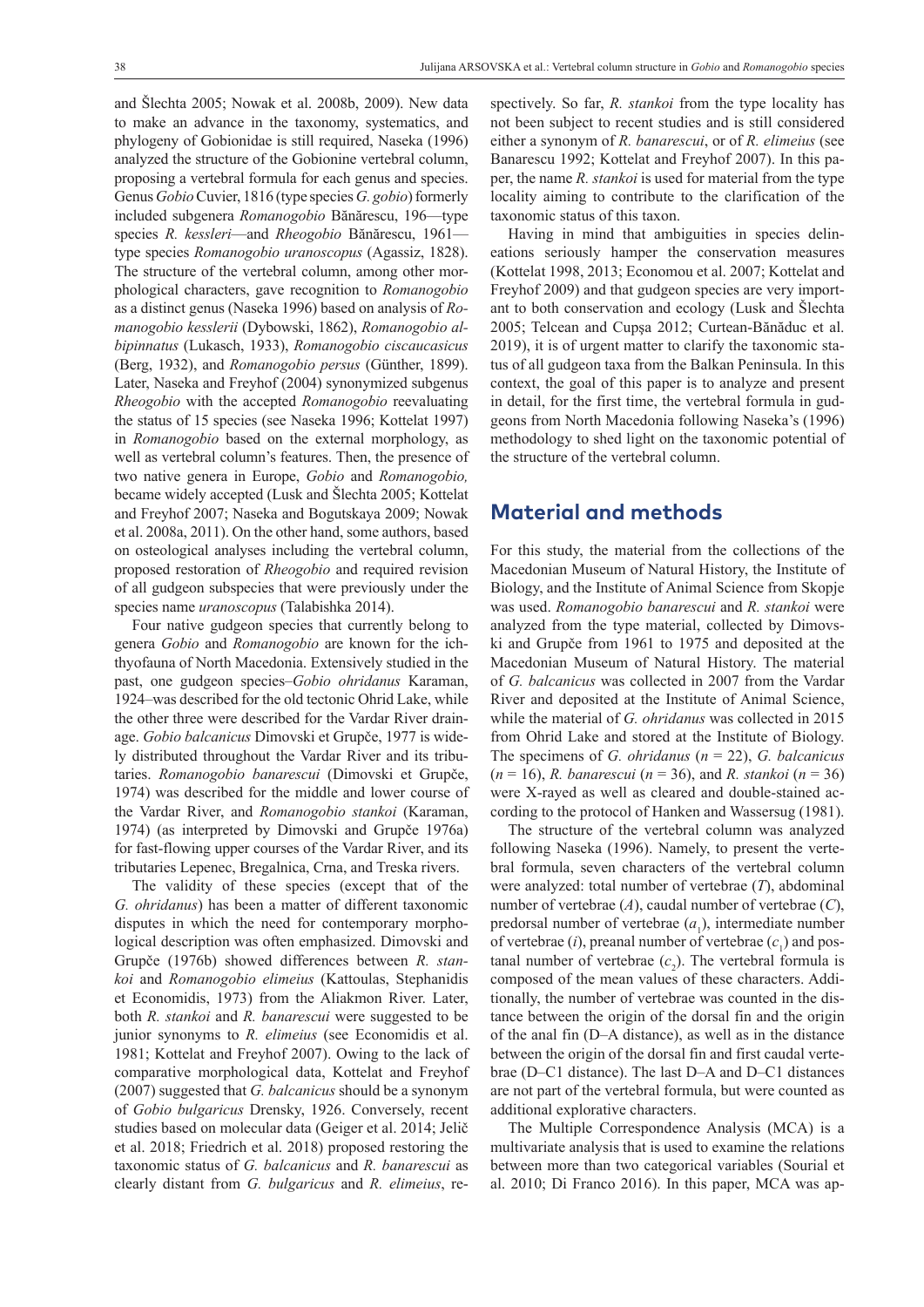plied to explore the interrelations between taxa and a certain number of vertebrae in different units of the vertebral column. As each unit of the vertebral column was considered as a character, the number of vertebrae observed in it was considered as a character state. The characters of the vertebral column  $(T, A, a_{1}, i, C, c_{1}, \text{ and } c_{2})$  and taxa (genera *Gobio* and *Romanogobio* and species *G. balcanicus, G. ohridanus, R. banarescui*, and *R. stankoi*) were analyzed as active variables. The distances D–A and D–C1 were plotted as supplementary variables (they do not contribute to forming of the dimensions in MCA) to enhance the interpretation of the analysis. MCA was performed using Statistical Software for Excel–XLSTAT 2014 5.03.

## **Results**

#### **Vertebral formula**

The total number of vertebrae in *G. ohridanus* ranges from 37 to 39 (Table 1). The abdominal vertebrae (20 or 21) dominate over the caudal vertebrae (17 or 18) in all specimens. There was no variation in the predorsal vertebrae number (11) in all examined specimens. The number of intermediate vertebrae ranged from 3 to 5. An absence of preanal caudal vertebrae was noted in 18% of individuals in the sample. The number of postanal caudal vertebrae ranged from 16 to 18, with a mode of 17 in 59% of the specimens. The D–A distance had a mode of 10 vertebrae, the same as the mode of the A–C1 distance. The vertebral formula of *G. ohridanus* was: 38.23: (11)  $20.45$  (4.36) + (0.95) 17.73 (16.77).

The total number of vertebrae in *G. balcanicus* ranged from 37 to 39 (Table 1). All specimens had a greater number of abdominal vertebrae (20 or 21) compared to the number of caudal vertebrae (17–19). The predorsal subregion most often included 10 vertebrae. The range of intermediate vertebrae was from 3 to 5. The number of preanal vertebrae was 0–2, and the absence was observed in only 5% of the specimens. The number of postanal vertebrae ranged from 15 to 18 vertebrae. The D–A distance had a mode of 11 vertebrae, while D–C1 distance had a mode of 10 vertebrae. The vertebral formula of *G. balcanicus* was: 38.67: (10.33) 20.27 (4.40) + (1.33) 18.40 (17.07).

The examined specimens of *R. stankoi* had a total number of 39 or 40 vertebrae (Table 1). The abdominal and caudal vertebrae had the identical range (19 or 20), but the mean value of the specimens showed a dominance of the caudal vertebrae. A higher number of caudal than abdominal vertebrae (19:20 and 19:21) was observed in the majority of the examined specimens. The number of abdominal vertebrae was higher in 7 specimens (20:19) while an equal number between the abdominal and the caudal vertebrae (20:20) was observed in 11 specimens. The number of predorsal vertebrae most often was 11, while the intermediate vertebrae most often were 4. There is a mode of 2 preanal caudal vertebrae, while the number of postanal caudal vertebrae ranged from 17 to 19. The D–A distance had a mode of 10 vertebrae, while the D–C1 distance had a mode of 8 vertebrae. The vertebral formula of *R. stankoi* was: 39.42: (11.08) 19.50 (4.08) + (1.69) 19.92 (18.22).

The total number of vertebrae in *R. banarescui* ranged from 38 to 40 (Table 1). The number of abdominal vertebrae ranged from 18 to 20, while that of the caudal vertebrae ranged from 19 to 21. A higher number of caudal vertebrae, over the abdominal ones, was recorded in the majority of the examined specimens, 18:21 (2), 19:20 (20), and 19:21 (11). The number of abdominal vertebrae prevailed (20:19) in one specimen, while an equal number of the abdominal and the caudal vertebrae (19:19 and 20:20) was observed in 2 specimens. There were 10–12 predorsal vertebrae, while the number of intermediate vertebrae ranged from 3 to 5. There were 2–4 preanal caudal vertebrae, while postanal caudal vertebrae were most often 17. The most common value of D–A distance was 11 vertebrae and a mode of 8 vertebrae was counted for the D–C1 distance. The vertebral formula of *R. banarescui* was: 39.31: (10.97) 19.00 (4.06) + (2.92) 20.31 (17.42).

#### **Multiple Correspondence Analysis**

MCA was used to investigate the taxa as a function of the vertebral column structure. The overall inertia of the sample was 2.8889. The first two dimensions accounted for the largest part of the total variability, explaining 70.93% of the inertia (Fig. 1). The first dimension  $(F_1)$  accounted 62.75% of the total inertia and grouped specimens according to their

**Table 1.** Frequency table of the vertebral column of *Gobio* and *Romanogobio* species.

|                |         |    | m           |    |               |    |    |    |                | a, |                |    |    |    |    |
|----------------|---------|----|-------------|----|---------------|----|----|----|----------------|----|----------------|----|----|----|----|
| <b>Species</b> | 37      | 38 | 39          | 40 | 18            | 19 | 20 | 21 | 10             | 11 | 12             |    |    |    |    |
| G. ohridanus   |         | 15 | 6           |    |               |    | 12 | 10 |                | 22 |                |    | 10 | 10 |    |
| G. balcanicus  |         | 6  | 12          |    |               |    | د، | 4  | 12             | 8  |                |    | 9  | 9  |    |
| R. stankoi     |         |    | 21          | 15 |               | 18 | 18 |    |                | 33 | 3              |    | 23 | 8  |    |
| R. banarescui  |         |    | 23          | 12 | $\mathcal{D}$ | 32 | 2  |    |                | 31 | $\overline{2}$ | 4  | 26 | 6  |    |
|                |         |    | $\mathbf C$ |    |               |    |    | c. |                |    |                |    |    |    |    |
| <b>Species</b> | 17      | 18 | 19          | 20 | 21            |    |    | Δ  | 3              | 4  | 15             | 16 | 17 | 18 | 19 |
| G. ohridanus   | $\circ$ | 16 |             |    |               | 4  | 15 | 3  |                |    |                |    | 13 | ↑  |    |
| G. balcanicus  |         | 11 | 8           |    |               |    | 11 | 8  |                |    |                |    |    |    |    |
| R. stankoi     |         |    |             | 25 | 4             |    | 12 | 22 | $\mathfrak{D}$ |    |                |    |    | 22 |    |
| R. banarescui  |         |    |             | 21 | 13            |    |    |    | 25             | 4  |                |    | 19 | 16 |    |

Abbreviations are given in Material and methods.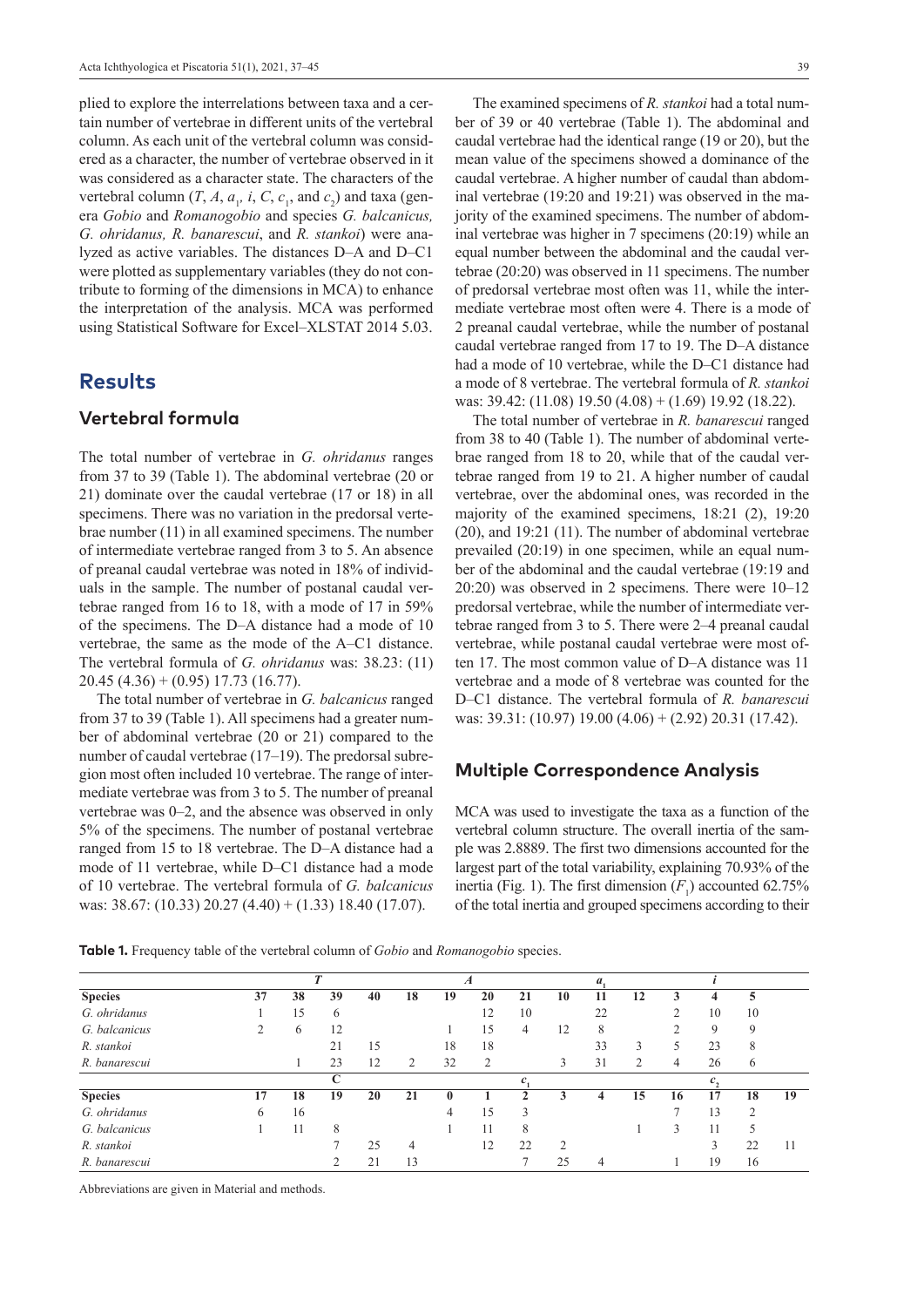

**F1 and F2: 70.93 %**

• Variables • Supp. variables

Figure 1. Results of Multiple Correspondence Analysis (MCA). Squares represent closely associated character states of the vertebral column with the analyzed species. The numeric suffixes in the active variables represent the actual number of vertebrae (the character state). Abbreviations: T – total vertebrae, A – abdominal vertebrae, C – caudal vertebrae, a1 – predorsal vertebrae, i – intermediate vertebrae, c1 – preanal vertebrae, c2 – postanal vertebrae.

genera. Thus, it can be called the generic dimension. Positive loadings on the  $F_1$  featured genus *Gobio* with a lower total number of vertebrae, a higher number of abdominal vertebrae, a lower number of caudal vertebrae, a lower number of preanal vertebrae, a lower number of postanal vertebrae, and a lower number of predorsal vertebrae (Table 2, Fig. 1). Negative loadings of the first dimension  $(F_1)$  represented genus *Romanogobio* with a higher total number of vertebrae, a lower number of abdominal vertebrae, a higher number of caudal vertebrae, a higher number of preanal vertebrae, and a higher number of postanal vertebrae (Table 2, Fig. 1).

The second dimension  $(F_2)$  accounted 8.18% of the total inertia and grouped each species with certain character states of the vertebral column. Thus, this dimension can be called the species dimension (Fig. 1). Positive loadings associated *G. ohridanus* with 21 vertebrae in abdominal region and with the absence of preanal vertebrae; and *R. banarescui* with 18 abdominal vertebrae, 3 and 4 preanal vertebrae, as well as 21 caudal vertebrae. Negative loadings of  $F_2$  associated *R. stankoi* with the highest number (19) of postanal vertebrae observed in all taxa (Fig. 1). *Gobio balcanicus* was associated with the lowest number of total vertebrae (37), the lowest number of postanal vertebrae (15), and the presence of 10 predorsal vertebrae. These character states did not contribute significantly to the forming of the second dimension, but to the third dimension  $(F_2)$  (Table 2).

The D–A distance was not closely associated with any of the genera, since it significantly contributed to the creation of the second, species dimension (Fig. 1; Table 2). This was not the case with D–C1 distance, where lower values were associated with *Romanogobio* and higher values with *Gobio* (Fig. 1; Table 1).

### **Discussion**

The great variability in European gudgeon species that makes their identification difficult perpetuates the scientific interest for resolving of their taxonomy, morphological and genetic diversity, and phylogenetic relations between them (Freyhof et al. 2000; Kottelat and Persat 2005; Lusk et al. 2005; Mendel et al. 2008, 2012; Takács 2012; Nowak et al. 2013, 2014; Szlachciak and Nowak 2015; Zangl et al. 2020). The structure of the vertebral column offers a powerful tool in resolving taxonomic distinction between gudgeon species (Naseka 1996, 2001; Talabishka 2014). The total number of vertebrae in gudgeon species is usually provided as a meristic count, merely a character used in either description or diagnosis of the species (Karaman 1924; Drensky 1926; Kattoulas et al. 1973; Grupče and Dimovski 1975; Dimovski and Grupče 1974, 1976a, 1977). Species within *Gobio* can have both low (e.g., 38–39 in *Gobio maeandricus* Naseka, Erk'akan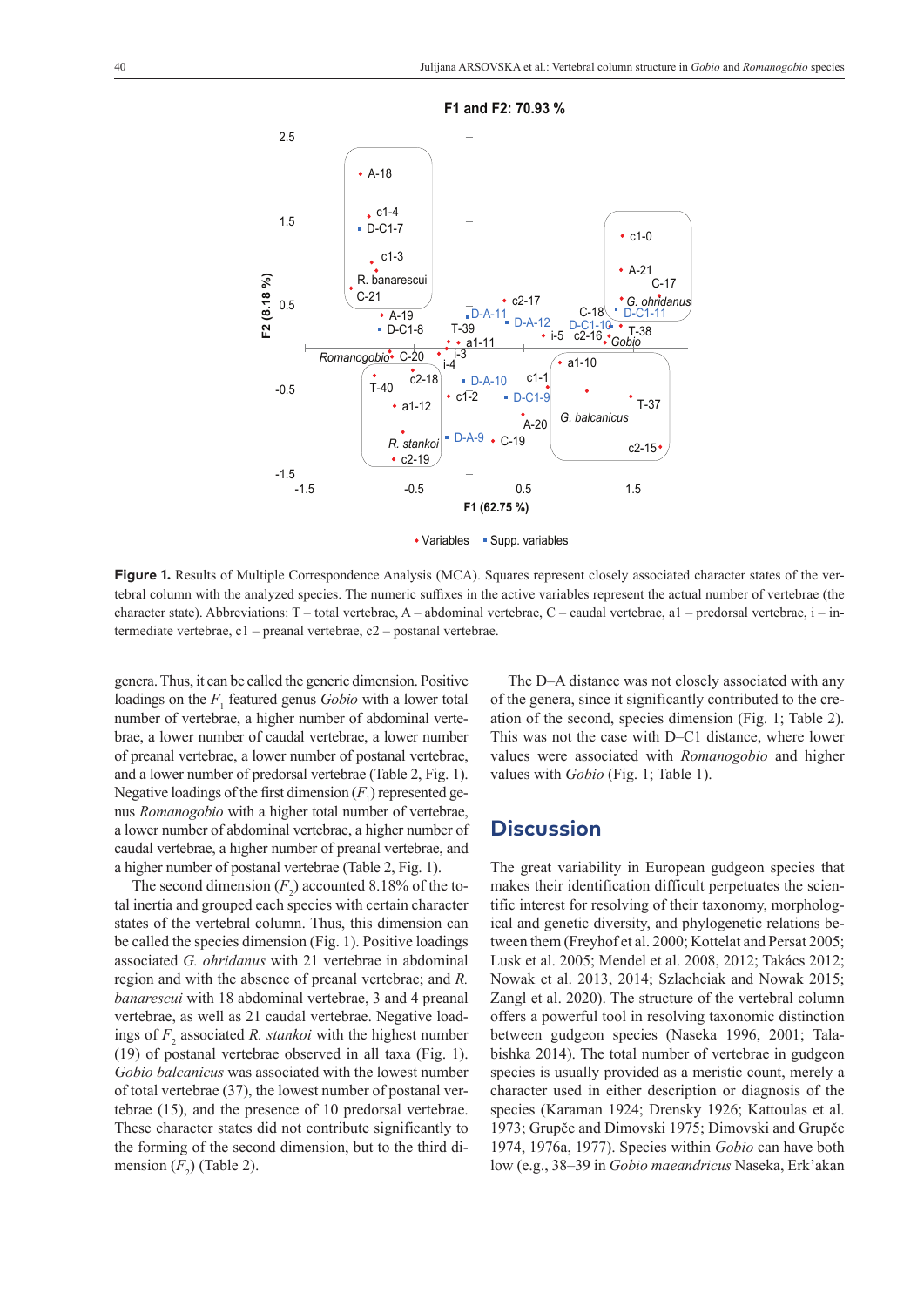**Table 2.** MCA Test values of active and supplementary variables of the first three dimensions  $(F_1 - F_3)$  of *Gobio* and *Romanogobio* species.

| Variables/dimensions | $\overline{F}_1$ | $F_{\frac{2}{3}}$ | $\overline{F}_3$ |
|----------------------|------------------|-------------------|------------------|
| G. balcanicus        | 5.2747           | $-2.4917$         | $-6.0344$        |
| G. ohridanus         | 7.2362           | 3.0602            | 5.0598           |
| R. banarescui        | $-6.1045$        | 6.6366            | $-2.1616$        |
| R. stankoi           | $-4.3550$        | -7.1959           | 2.8035           |
| Gobio                | 10.0791          | 0.5389            | $-0.6185$        |
| Romanogobio          | $-10.0791$       | $-0.5389$         | 0.6185           |
| $T - 37$             | 2.5814           | $-1.0021$         | -1.9610          |
| $T-38$               | 7.2024           | 1.3744            | 3.3163           |
| $T-39$               | $-2.1713$        | 0.8810            | $-6.6659$        |
| $T-40$               | $-5.1138$        | $-1.9306$         | 5.4694           |
| $A-18$               | $-1.4083$        | 2.9341            | 0.0652           |
| $A-19$               | $-7.6140$        | 3.7337            | $-1.5859$        |
| $A-20$               | 4.3842           | $-7.0118$         | 0.6810           |
| $A-21$               | 5.5227           | 3.6861            | 1.3550           |
| $a_1 - 10$           | 3.4333           | $-0.7142$         | $-6.1559$        |
| $a_1 - 11$           | $-2.2183$        | 1.4762            | 5.4949           |
| $a_1 - 12$           | $-1.5473$        | $-1.5629$         | $-0.0443$        |
| $i-3$                | $-0.7498$        | $-0.0191$         | 1.2853           |
| $i - 4$              | $-3.6924$        | $-0.8966$         | 0.5179           |
| $i-5$                | 4.5125           | 0.9844            | $-1.4389$        |
| $C-17$               | 4.7232           | 1.6875            | 2.2329           |
| $C-18$               | 7.6394           | 1.5278            | 0.9230           |
| $C-19$               | 0.9732           | $-4.9035$         | $-4.6068$        |
| $C-20$               | $-6.1563$        | $-0.8856$         | $-0.6382$        |
| $C-21$               | $-4.7953$        | 3.1625            | 2.8794           |
| $c_{1}$ -0           | 3.1875           | 3.0305            | 1.3755           |
| $c_1 - 1$            | 5.4977           | $-3.5517$         | 2.2954           |
| $c_1 - 2$            | $-1.4358$        | $-4.3843$         | $-1.2417$        |
| $c_1 - 3$            | $-5.2658$        | 6.0253            | $-2.2559$        |
| $c_1 - 4$            | $-1.8533$        | 3.1669            | 0.9649           |
| $c_2$ -15            | 1.7473           | $-1.1717$         | $-2.8202$        |
| $c_2 - 16$           | 4.4425           | 0.4983            | 2.2279           |
| $c_{2}$ -17          | 2.8343           | 4.9311            | $-2.6849$        |
| $c_2 - 18$           | $-4.4188$        | $-2.2599$         | $-1.5547$        |
| $c_2$ -19            | $-2.3886$        | $-4.5805$         | 5.6978           |
| $D-A-9$              | $-0.3529$        | $-1.8554$         | $-0.8431$        |
| $D-A-10$             | $-0.4792$        | $-3.5798$         | 3.7303           |
| $D-A-11$             | $-0.1206$        | 3.5399            | $-1.0774$        |
| $D-A-12$             | 1.1978           | 1.0468            | $-3.9830$        |
| $D - C1 - 7$         | $-2.0285$        | 2.8691            | 0.2018           |
| $D - C1 - 8$         | $-7.4095$        | 2.0236            | $-0.7995$        |
| $D - C1 - 9$         | 2.5828           | $-4.4943$         | 2.1404           |
| $D - C1 - 10$        | 6.3905           | 1.2563            | $-0.7728$        |
| $D - C1 - 11$        | 2.3469           | 0.7953            | $-2.2733$        |

Abbreviations and grouping are given in Material and methods. Values displayed in bold are significant at the level alpha = 0.05.

et Küçük, 2006, 38–40 in *G. bulgaricus*) and a high total number of vertebrae (e.g., 39–41 in *Gobio battalgilae*  Naseka, Erk'akan et Küçük, 2006 and *G. gobio*, 40–42 in *Gobio microlepidotus* Battalgil, 1942) (see Naseka et al. 2006; Szlachciak and Ząbkiewicz 2008). The ancestral vertebral structure of Gobionidae has a low total number of vertebrae (Naseka, 1996). *Romanogobio* has undergone a specialization by increasing the total number of vertebrae, however, this count (36–39) is low within Gobionidae, yet higher than *Gobio* (Naseka, 1996). The results in this study showed that the total number of ver-

tebrae in *R. stankoi* (39–40) and *R. banarescui* (38–40) is higher than in *G. balcanicus* (37–39) and *G. ohridanus* (37–39, thus confirming their intergeneric difference suggested by Naseka (1996) (Fig. 1).

As the total number of vertebrae does not reflect the internal structure of the vertebral column (Ford 1937), only recently it has been analyzed for systematic purposes in Gobionidae, revealing that three states of abdominal–caudal ratio (A:C) can be noticed within *Romanogobio* and *Gobio*: an equal number of abdominal and caudal vertebrae  $(A = C)$ , the prevalence of the abdominal over the caudal vertebrae  $(A > C)$  and prevalence of the caudal over the abdominal vertebrae  $(C > A)$  (Naseka 1996). The latter is the synapomorphy of *Romanogobio* that supported its re-evaluation as a distinct genus (Naseka 1996). The literature data from other studies mainly follow this distribution pattern of A: C ratio with few exceptions (see Table 3). *G. balcanicus* and *G. ohridanus* in this study show only prevalence of the abdominal vertebrae  $(A > C)$ (Table 3), with the abdominal region of *G. ohridanus* being longer than in *G. balcanicus* (Fig. 1, Table 4). This is due to the high number of abdominal vertebrae (21) in *G. ohridanus* (Fig. 1), as well as the lower number of predorsal vertebrae (10) in *G. balcanicus* (Tables 2, 4). On the other hand, even though both *R. stankoi* and *R. banarescui* have all three states of abdominal–caudal ratio, the caudal region is relatively longer than the abdominal in both taxa (Fig. 1, Tables 3, 4), but longest, up to 21 vertebrae, in *R. banarescui* (Fig. 1, Tables 3, 4). The results of these studies, once again confirmed the usefulness of the A:C ratio in determining the intergeneric difference and should be further pursued to unlock its taxonomic potential within *Gobio* and especially *Romanogobio* species where different A:C ratios are present within one sample of the population (Table 3).

**Table 3.** Relative frequency of abdominal-caudal ratio in different species of *Romanogobio* and *Gobio* including results of this study.

| <b>Species</b>                  | $A = C$ | A > C | C > A |
|---------------------------------|---------|-------|-------|
| G. gobio $[1]$                  | 7%      | 81.4% | 1.6%  |
| G. soldatovi <sup>[1]</sup>     |         | 100%  |       |
| G. delyamurei <sup>[3]</sup>    |         | 100%  |       |
| R. uranoscopus <sup>[1]</sup>   | 45%     | 30%   | 25%   |
| R. kesslerii <sup>[1]</sup>     | 46%     | $4\%$ | 50%   |
| R. ciscaucasicus <sup>[1]</sup> | 31%     | 22%   | 47%   |
| R. pentatrichus <sup>[4]</sup>  | 39%     | 28%   | 33%   |
| R. albipinnatus <sup>[2]</sup>  |         | 2%    | 98%   |
| R. belingi <sup>[2]</sup>       | 10%     | 3%    | 87%   |
| R. vladykovi <sup>[2]</sup>     | 55%     | 9%    | 36%   |
| R. tanaiticus <sup>[2]</sup>    |         |       | 98%   |
| $R.$ parvus $^{[5]}$            | 28%     |       | 72%   |
| R. benacensis <sup>[6]</sup>    |         | 100%  |       |
| G. ohridanus (this study)       |         | 100%  |       |
| G. balcanicus (this study)      |         | 100%  |       |
| R. banarescui (this study)      | 5.5%    | 2.7%  | 91.6% |
| R. stankoi (this study)         | 30.6%   | 19.4% | 50%   |

Abbreviations are given in Material and methods. Superscript explanation: [1] Naseka (1996); [2] Naseka (2001); [3] Freyhof and Naseka (2005); [4] Naseka et al. (2002); [5] Naseka and Freyhof (2004); [6] Jelič et al. (2018).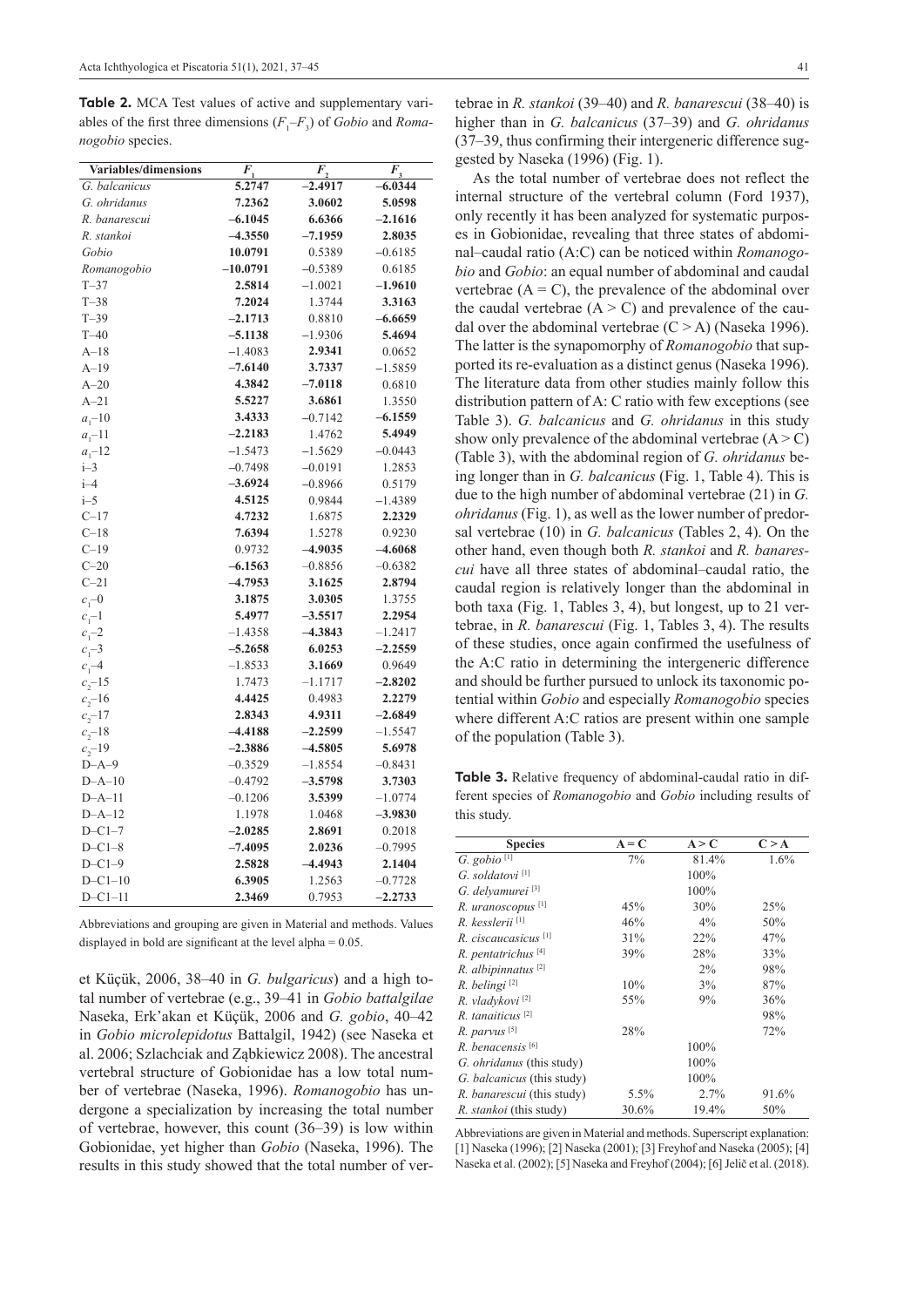| Characters/                     | $A\%$ | $a_1\%$ | $a_1\%$ | $i\%$ | $i\%$ | $C\%$ | $\overline{c_1\%}$ | $c_1\%$ | $c_2^{\, 0}/_0$ | $\overline{c_2^{0}/_0}$ |
|---------------------------------|-------|---------|---------|-------|-------|-------|--------------------|---------|-----------------|-------------------------|
| <b>Species</b>                  | of T  | of T    | of A    | of T  | of A  | of T  | of T               | of C    | of T            | of C                    |
| G. gobio $^{\lbrack 1\rbrack}$  | 52    | 28      | 53      | 12    | 22    | 48    | 5                  | 10      | 43              | 90                      |
| G. soldatovi <sup>[1]</sup>     | 53    | 28      | 53      | 11    | 21    | 47    | 3                  | 6       | 44              | 94                      |
| G. coriparoides <sup>[1]</sup>  | 54    | 28      | 52      | 13    | 24    | 46    | 3                  | 6       | 44              | 94                      |
| R. uranoscopus <sup>[1]</sup>   | 50    | 30      | 59      | 10    | 20    | 50    |                    | 9       | 45              | 91                      |
| R. kessleri <sup>[1]</sup>      | 49    | 28      | 56      | 12    | 25    | 51    | 8                  | 15      | 44              | 85                      |
| R. ciscaucasicus <sup>[1]</sup> | 50    | 26      | 53      | 12    | 24    | 50    | 5                  | 11      | 45              | 89                      |
| R. persus <sup>[1]</sup>        | 49    | 27      | 55      | 11    | 23    | 51    | 5                  | 9       | 47              | 91                      |
| R. albipinnatus <sup>[2]</sup>  | 47    |         |         |       |       | 53    | 11                 | 21      | 42              | 79                      |
| R. tanaiticus <sup>[2]</sup>    | 46    |         |         |       |       | 54    | 12                 | 22      | 42              | 78                      |
| R. belingi <sup>[2]</sup>       | 48    |         |         |       |       | 52    | 10                 | 19      | 42              | 81                      |
| R. vladykovi <sup>[2]</sup>     | 50    |         |         |       |       | 50    | 7                  | 14      | 43              | 86                      |
| G. bulgaricus <sup>[3]</sup>    | 54    | 26      | 48      |       |       | 46    | 4                  | 8       |                 |                         |
| G. carpathicus <sup>[4]</sup>   | 51    | 25      | 49      | 8     | 16    | 49    | 5                  | 11      | 44              | 89                      |
| R. uranoscopus <sup>[4]</sup>   | 49    | 25      | 52      | 9     | 18    | 51    | 4                  | 7       | 47              | 93                      |
| R. kessleri <sup>[4]</sup>      | 44    | 25      | 57      | 9     | 21    | 54    | 9                  | 16      | 46              | 84                      |
| R. vladykovi <sup>[4]</sup>     | 48    | 25      | 52      | 9     | 19    | 52    | 7                  | 13      | 45              | 86                      |
| $G.$ ohridanus $[5]$            | 54    | 29      | 54      | 11    | 21    | 46    | $\overline{c}$     | 5       | 44              | 95                      |
| G. balcanicus <sup>[5]</sup>    | 52    | 27      | 52      | 11    | 22    | 48    | 4                  |         | 44              | 93                      |
| R. stankoi [5]                  | 49    | 28      | 57      | 10    | 21    | 51    | 4                  | 9       | 46              | 91                      |
| R. banarescui <sup>[5]</sup>    | 48    | 28      | 58      | 10    | 21    | 52    | 7                  | 14      | 44              | 86                      |

**Table 4.** Relative frequency of modal numbers in vertebral column in different species of *Gobio* and *Romanogobio* including results from this study.

Abbreviations are given in Material and Methods. Superscript explanation: [1] Naseka (1996); [2] Naseka (2001); [3] Naseka et al. (2006); [4] Talabishka (2014); [5] this study.

In addition to the abdominal and caudal regions, the number of vertebrae in their respective subunits plays an important role in the taxonomic distinction between *Gobio* and *Romanogobio* species (Naseka 2001; Naseka et al. 2006; Bogutskaya et al. 2013). The increased number of preanal vertebrae (with consequent increase of the caudal vertebrae) is another synapomorphic character that distinguishes *Romanogobio* from *Gobio* (see: Naseka 1996). The preanal subregion has its external morphological reflection in the position of the anus, being closer to the anal fin in *Gobio* and distant from the anal fin in *Romanogobio*, favoring it as an important taxonomic key character (Naseka 1996; Naseka and Freyhof 2004; Kottelat and Freyhof 2007; Bogutskaya et al. 2013; Friedrich et al. 2018). Preanal vertebrae in some *Romanogobio* species (e.g., *R. kessleri*) comprise 8%–9% of the total number of vertebrae, while in others (e.g., *Romanogobio tanaiticus* Naseka 2001, *Romanogobio belingi* (Slastenenko, 1934), and *R. albipinnatus*) they are high in number up to 10%–12% of the total number of vertebrae (Table 4). It is hypothesized that the low value of preanal vertebrae (plesiomorphic characteristic) in *R. uranoscopus* (4%– 5% of T) (Table 4) is due to its specialization towards rapid waters that moves the anal fin forward, elongating the caudal peduncle at the expanse of preanal vertebrae (Talabishka 2014). The elongation of the postanal subregion (up to 47% of the total number of vertebrae) (Table 4), which was seen as ecological adaptation, is one of the osteological peculiarities that Talabishka (2014) used to propose a revision of all gudgeon species previously assigned under the species name *uranoscopus*.

The presently reported study of *Romanogobio* species showed that *R. banarescui* has up to 4 preanal vertebrae

that comprise 7% of the total number of vertebrae. On the other side, *R. stankoi* has a lower number of preanal vertebrae (4% of T), contributing to a significantly higher number of postanal vertebrae (19) that comprise 46% of the total number of vertebrae (Tables 1, 4; Fig. 1). Concerning *Gobio* species examined in this study, the preanal subregion in *G. ohridanus* is one of the shortest (2% of the total number of vertebrae) (Table 4) due to the frequent character state of absence of preanal vertebrae (Fig. 1). Therefore, the preanal subregion is shorter in *G. ohridanus* than in *G. balcanicus*, even though both species have identical values of range (0–2 vertebrae) and mode (1 vertebra) (Table 1). Moreover, this study showed that the D–C1 distance in *R. banarescui* was the shortest (7 vertebrae), while in *G. ohridanus* it was the longest (10–11 vertebrae) (Fig. 1), which is in line with the high number of preanal vertebrae in the first species and their absence in the second one (Fig. 1; Table 1), strongly confirming again the importance of the number of preanal caudal vertebrae as a key taxonomic character in Gobionidae.

# **Conclusions**

In this publication, for the first time, the vertebral formula of 4 gudgeon species is presented, and also for the first time, the structure of the vertebral column is analyzed through MCA analysis, which enables defining the closely associated character states with the analyzed taxa. The genera herein fall in line with the already known conditions of low total vertebrae and dominance of the abdominal region in *Gobio*, and the high total number of vertebrae with the dominance of the caudal region in *Romanogobio*.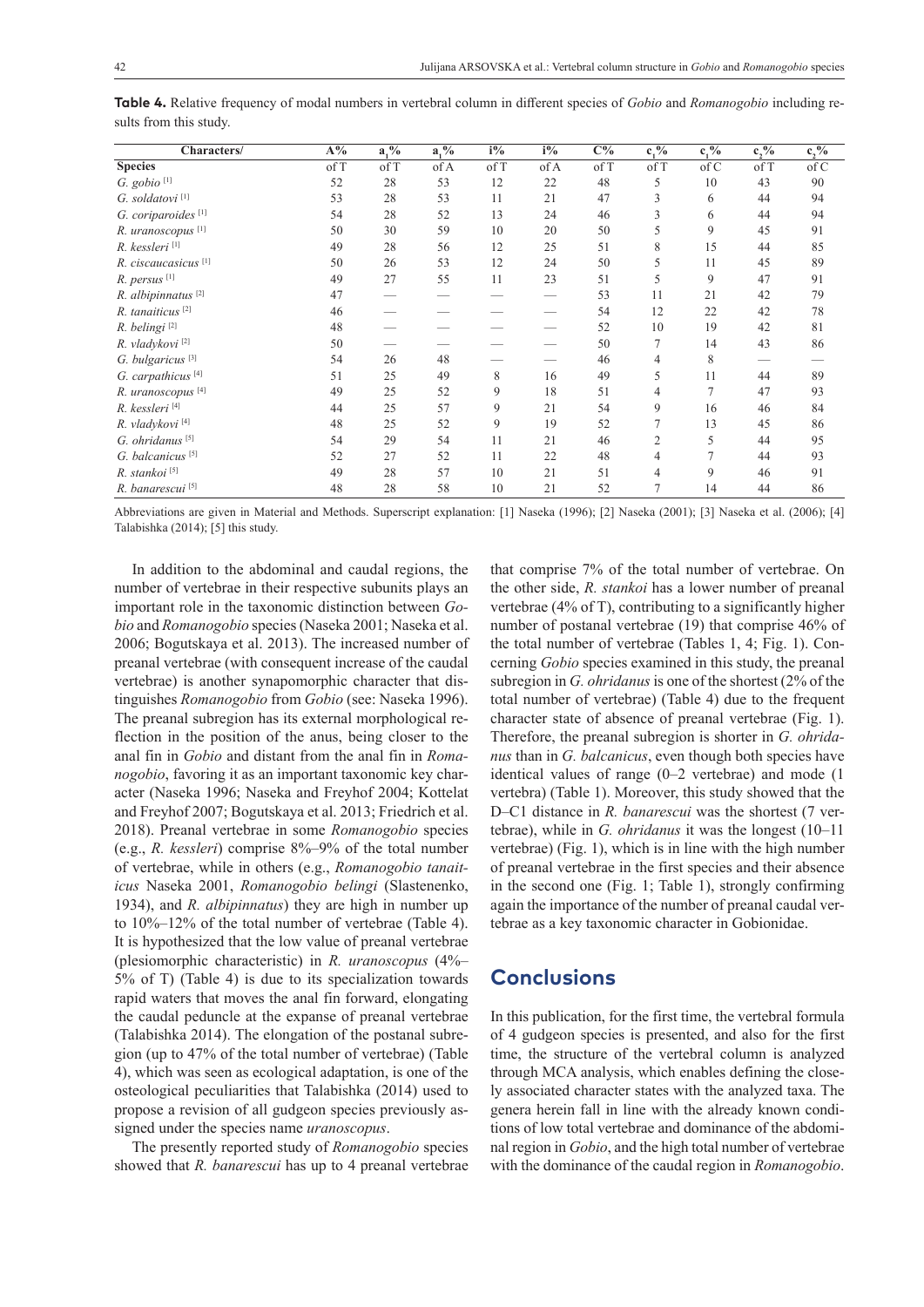Within genus *Gobio*, the character state of 10 predorsal vertebrae in *G. balcanicus* contributes to this subregion being shorter than in *G. ohridanus*, where 11 vertebrae without variation are present. The abdominal region of *G. ohridanus*, closely associated with 21 vertebrae, is longer than that of *G. balcanicus* (20 vertebrae). Due to the character state of 0 preanal vertebrae, more frequently noted in *G. ohridanus*, the preanal subregion is shorter than in *G. balcanicus.* Within *Romanogobio* the preanal subregion is significantly longer in *R. banarescui* (closely associated with 3 and 4 vertebrae) than in *R. stankoi*. And finally, *R. stankoi* is associated with 19 postanal vertebrae displaying elongation of the postanal subregion compared to *R. banarescui.* So, based on the structure of the vertebral

# **References**

- Banarescu P (1961) Weitere systematische Studien über die Gattung *Gobio* (Pisces, Cyprinidae), insbesondere im Donaubecken. Vĕstník Československé Společnosti Zoologické 25(4): 318–346.
- Banarescu P (1992) A critical updated checklist of Gobioninae (Pisces, Cyprinidae). Travaux du Muséum d'Histoire naturelle. Grigore Antipa 32: 303–330.
- Bogutskaya NG, Kijashko PV, Naseka AM, Orlova MI (2013) Opredelitel'ryb i bespozvonochnykh Kaspiyskovo morya. Ryby i mollyuski. [Identification keys for fish and invertebrates. Fish and mollusks]. KMK Scientific Press, Peterburg–Moskow. [in Russian]
- Curtean-Bănăduc A, Cismaş CI, Bănăduc D (2019) *Gobio* genus species integrated management system-târnava rivers study case (Transylvania, Romania). Transylvanian Review of Systematical and Ecological Research 21(1): 83–96. [https://doi.org/10.2478/trs](https://doi.org/10.2478/trser-2019-0007)[er-2019-0007](https://doi.org/10.2478/trser-2019-0007)
- Di Franco G (2016) Multiple correspondence analysis: One only or several techniques? Quality & Quantity 50(3): 1299–1315. [https://doi.](https://doi.org/10.1007/s11135-015-0206-0) [org/10.1007/s11135-015-0206-0](https://doi.org/10.1007/s11135-015-0206-0)
- DimovskiA, Grupče R (1974) Морфолошко-систематски проучувања врз родот *Gobio* (Pisces, Cyprinidae) во Македонија *I. Gobio kessleri banarescui* n.spp. од системот на реката Вардар. [Morphological and systematic investigation of the genus *Gobio* (Pisces, Cyprinidae) in Macedonia I. *Gobio kessleri banarescui* n.spp. from Vardar River]. Acta Musei Macedonici Scientarium Naturalium 14, 4(122): 69–92. [In Macedonian]
- DimovskiA, GrupčeR (1976a) Морфолошко систематски проучувања врз родот *Gobio* (Pisces, Cyprinidae) во Македонија. *III. Gobio uranoscopus stankoi* n.ssp. од системот на реката Вардар. [Morphological and systematic investigation of the genus *Gobio* (Pisces, Cyprinidae) in Macedonia III. *Gobio uranoscopus stankoi* n.ssp. from Vardar River]. Annuaire – Faculté des sciences naturelles de l'Université "Kiril et Metodij" Skopje 29: 73–92. [in Macedonian]
- Dimovski A, Grupče R (1976b) Придонес кон систематиката на некои видови од родот *Gobio* (Pisces, Cyprinidae) од водите во јужниот дел на Балканскиот полуостров. Acta Musei Macedonici Scientarium Naturalium 7: 39–51. [Contribution to the systematics of some species of the genus *Gobio* (Pisces, Cyprinidae) from waters in the southern part of the Balkan Peninsula] [in Macedonian]
- DimovskiA, Grupče R (1977) Морфолошко систематски проучувања врз родот *Gobio* (Pisces, Cyprinidae) во Македонија. *IV. Gobio*

column, *R. stankoi* and *R. banarescui* considerably differ and we offer a hypothesis that they are not conspecific–an opinion that should be further investigated using morphological, osteological, and molecular markers.

### **Acknowledgments**

We are grateful to Sveto Petkovski who provided us the type material in the collection of the Macedonian Museum of Natural History, and Vesna Gershan who made the radiographs and guided us during their readings. We are thankful to Nina Bogutskaya for the comments and suggestions that improved this paper.

*gobio balcanicus* n.ssp. од реката Вардар. [Morphological and systematic investigation of the genus *Gobio* (Pisces, Cyprinidae) in Macedonia IV. *Gobio gobio balcanicus* n.ssp. from Vardar River]. Annuaire – Faculté des sciences naturelles de l'Université "Kiril et Metodij" Skopje 30: 79–102. [in Macedonian]

- Drensky P (1926) New and rare fishes in Bulgaria. Proceedings of the Bulgarian Natural-Historian Society 12: 121–150.
- Economidis PS, Kattoulas ME, Stephanidis A (1981) Fish fauna of the Aliakmon River and the adjacent waters (Macedonia, Greece). Cybium 5(1): 89–95.
- Economou A, Giakoumi S, Vardakas L, Barbieri R, Stoumboudi MΤ, Zogaris S (2007) The freshwater ichthyofauna of Greece-an update based on a hydrographic basin survey. Mediterranean Marine Science 8(1): 91–166. <https://doi.org/10.12681/mms.164>
- Ford E (1937) Vertebral variation in teleostean fishes. Journal of the Marine Biological Association of the United Kingdom 22(1): 1–60. <https://doi.org/10.1017/S0025315400011863>
- Freyhof J, Naseka AM (2005) *Gobio delyamurei*, a new gudgeon from Crimea, Ukraine (Teleostei: Cyprinidae). Ichthyological Exploration of Freshwaters 16(4): e331.
- Freyhof J, Scholten M, Bischoff A, Staas S, Wolter C (2000) Extensions to the known range of the whitefin gudgeon in Europe and biogeographical implications. Journal of Fish Biology 57: 1339–1342. <https://doi.org/10.1111/j.1095-8649.2000.tb00492.x>
- Friedrich T, Wiesner C, Zangl L, Daill D, Freyhof J, Koblmüller S (2018) *Romanogobio skywalkeri*, a new gudgeon (Teleostei: Gobionidae) from the upper Mur River, Austria. Zootaxa 4403(2): 336– 350. <https://doi.org/10.11646/zootaxa.4403.2.6>
- Geiger MF, Herder F, Monaghan MT, Almada V, Barbieri R, Bariche M, Denys GP (2014) Spatial heterogeneity in the Mediterranean Biodiversity Hotspot affects barcoding accuracy of its freshwater fishes. Molecular Ecology Resources 14(6): 1210–1221. [https://doi.](https://doi.org/10.1111/1755-0998.12257) [org/10.1111/1755-0998.12257](https://doi.org/10.1111/1755-0998.12257)
- Grupče R, DimovskiA (1975) Морфолошко-систематски проучувања врз родот *Gobio* (Pisces, Cyprinidae) во Македонија. *II. Gobio gobio ohridanus* Kar. Од Охридското и Скадарското Езера. Acta Musei Macedonici Scientarium Naturalium 14(6): 145–169. [Morphological and systematic investigation of the genus *Gobio* (Pisces, Cyprinidae) in Macedonia II. *Gobio gobio ohridanus* Kar. from lakes Ohrid and Skadar] [in Macedonian]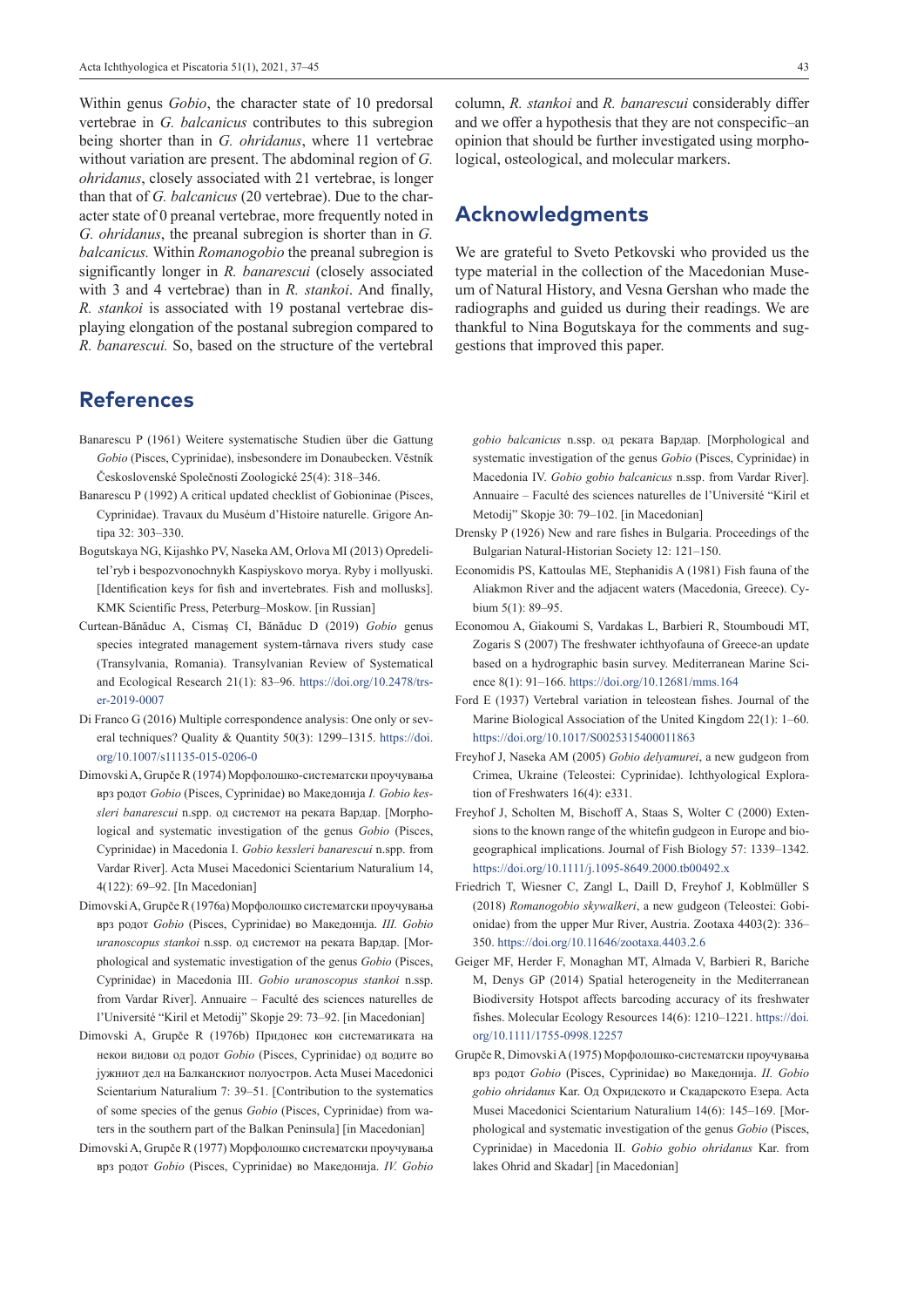- Hanken J, Wassersug R (1981) The visible skeleton. A new double-stain technique reveals the nature of the "hard" tissues. Functional Photography 16(4): 22–26.
- Jelič D, Jelič M, Zutinič P, Simunivič I, Zupančič P, Naseka AM (2018) Distribution of endangered Italian gudgeon *Romanogobio benacensis* (Cypriniformes, Cyprinidae, Gobioninae) with remarks on distinguishing morphological characters. ZooKeys 729: 103–127. <https://doi.org/10.3897/zookeys.729.20615>
- Karaman S (1924) Pisces macedoniae. Hrvatska Štamparija, Split. [in German]
- Karaman M (1974) Beitrag zur kenntnis der untergattung *Romanogobio* Banarescu (Pisces, Cyprinidae) in Mazedonie und Griechenland. Institut de Pisciculture de la RS de Macedoine 4(10): 1–19. [in German]
- Kattoulas ME, Stephanidis A, Economidis PS (1973) The fish fauna of the Aliakmon River System (Macedonia, Greece). I. The species of the genus *Cobio* CUVIER, 1817 (Pisces, Cyprinidae). Biologia Gallo-Hellenica 4(2): 175–187.
- Kottelat M (1997) European freshwater fishes. An heuristic checklist of the freshwater fishes of Europe (exclusive of former USSR), with an introduction for non-systematists and comments on nomenclature and conservation. Biologia 52(5): 1–271.
- Kottelat M (1998) Systematics, species concepts and the conservation of freshwater fish diversity in Europe. The Italian Journal of Zoology 65(sup1, S1): 65–72.<https://doi.org/10.1080/11250009809386798>
- Kottelat M (2013) The fishes of the inland waters of Southeast Asia: A catalogue and core bibliography of the fishes known to occur in freshwaters, mangroves and estuaries. The Raffles Bulletin of Zoology 27: 1–663.
- Kottelat M, Freyhof J (2007) Handbook of European freshwater fishes. Kottelat, Cornol and Freyhof, Berlin.
- Kottelat M, Freyhof J (2009) Notes on the taxonomy and nomenclature of some European freshwater fishes. Ichthyological Exploration of Freshwaters 20(1): e75.
- Kottelat M, Persat H (2005) The genus *Gobio* in France, with redescription of *G. gobio* and description of two new species (Teleostei: Cyprinidae). Cybium 29(3): 211–234.
- Kullander SO (1999) Fish species-how and why. Reviews in Fish Biology and Fisheries 9(4): 325–352. [https://doi.](https://doi.org/10.1023/A:1008959313491) [org/10.1023/A:1008959313491](https://doi.org/10.1023/A:1008959313491)
- Lusk S, Šlechta V (2005) Changes in the taxonomy of gudgeons from European waters. Folia Zoologica 1(54): 2–4.
- Lusk S, Halačka K, Lusková V, Horák V (2005) Distribution of *Gobio* species in the Czech Republic. Folia Zoologica 54: e56.
- Mendel J, Lusk S, Vasiléva ED, Vasilév VP, Lusková V, Ekmekci FG, Halačka K (2008) Molecular phylogeny of the genus *Gobio* Cuvier, 1816 (Teleostei: Cyprinidae) and its contribution to taxonomy. Molecular Phylogenetics and Evolution 47(3): 1061–1075. [https://doi.](https://doi.org/10.1016/j.ympev.2008.03.005) [org/10.1016/j.ympev.2008.03.005](https://doi.org/10.1016/j.ympev.2008.03.005)
- Mendel J, Papoušek I, Marešová E, Vetešník L, Halačka K, Nowak M, Čížková D (2012) Microsatellite loci for Palaearctic gudgeons: Markers for identifying intergeneric hybrids between *Romanogobio* and *Gobio.* Molecular Ecology Resources 12: 972–974. [https://doi.](https://doi.org/10.1111/j.1755-0998.2012.03173.x) [org/10.1111/j.1755-0998.2012.03173.x](https://doi.org/10.1111/j.1755-0998.2012.03173.x)
- Naseka AM (1996) Comparative study on the vertebral column in the Gobioninae (Cyprinidae, Pisces) with special reference to its systematics. Publicaciones Especiales Instituto Espanol de Oceanografia 21: 149–167.
- Naseka AM (2001) Contribution to the knowledge of infraspecific structure of whitefin gudgeon *Romanogobio albipinnatus* (Lukasch, 1933) (Cyprinidae: Gobioninae), with a description of a new subspecies, *R. albipinnatus tanaiticus*, from the Don drainage. Proceedings of the Zoological Institute, St. Peterrsburg 287: 99–119.
- Naseka NM, Bogutskaya NG (2009) Fishes of the Caspian Sea: Zoogeography and updated check-list. Zoosystematica Rossica 18(2): 295–317.<https://doi.org/10.31610/zsr/2009.18.2.295>
- Naseka AM, Freyhof J (2004) *Romanogobio parvus*, a new gudgeon from River Kuban, southern Russia (Cyprinidae, Gobioninae). Ichthyological Exploration of Freshwaters 15(1): 17–24.
- Naseka AM, Bogutskaya NG, Poznjak VG (2002) *Romanogobio pentatrichus* Naseka et Bogutskaya, 1998. In: Bǎnǎrescu PM, Paepke HJ (Eds) The Freshwater Fishes of Europe (Vol. 5). Cyprinidae–2. Pt. 3. Carassius to Cyprinus: Gasterosteidae. AULA-Verlag.
- Naseka AM, Erkákan F, Küçük F (2006) A description of two new species of the genus *Gobio* from Central Anatolia (Turkey) (Teleostei: Cyprinidae). Zoosystematica Rossica 15: 185–194.
- Nowak M, Popek W, Drąg-Kozak E, Epler P (2008a) Morphology of the common gudgeon, *Gobio gobio* (L.) sensu lato, from the Vistula River drainage in the context of recent literature data (Teleostei: Cyprinidae). Archives of Polish Fisheries 16(1): 37–48. [https://doi.](https://doi.org/10.2478/s10086-008-0003-7) [org/10.2478/s10086-008-0003-7](https://doi.org/10.2478/s10086-008-0003-7)
- Nowak M, Koščo J, Popek W (2008b) Review of the current status of systematics of gudgeons (Gobioninae, Cyprinidae) in Europe. Aquaculture, Aquarium. Conservation and Legislation-International Journal of the Bioflux Society 1(1): 27–38.
- Nowak M, Petrescu-Mag IV, Mierzwa D, Popek W (2009) On some interesting Romanian gudgeons (Cyprinidae: *Romanogobio*) found in the collection of Museum and Institute of Zoology PAS. Advances in Environmental Sciences 1(2): 81–88.
- Nowak M, Mendel J, Szczerbik P, Klaczak A, Mikołajczyk T, Ozga K, Popek W (2011) Contributions to the morphological variation of the common gudgeon, *Gobio gobio* complex (Teleostei: Cyprinidae), in the upper Vistula drainage (southeast Poland). Archives of Polish Fisheries 19(1): 37–49. <https://doi.org/10.2478/v10086-011-0005-8>
- Nowak M, Klaczak A, Szczerbik P, Mendel J, Popek W (2013) Rapid range expansion of the "whitefin" gudgeon *Romanogobio cf. belingi* (Teleostei: Cyprinidae) in a lowland tributary of the Vistula River (Southeastern Poland). Annales de Limnologie-International Journal of Limnology 49(4): 319–326. [https://doi.org/10.1051/](https://doi.org/10.1051/limn/2013062) [limn/2013062](https://doi.org/10.1051/limn/2013062)
- Nowak M, Klaczak A, Szczerbik P, Mendel J, Popek W (2014) Occurrence of the Kessler's gudgeon *Romanogobio kesslerii* (Dybowski, 1862) (Cyprinidae) in the Upper Vistula River (Poland). Journal of Applied Ichthyology 30(5): 1062–1064. [https://doi.org/10.1111/](https://doi.org/10.1111/jai.12501) [jai.12501](https://doi.org/10.1111/jai.12501)
- Sourial N, Wolfson C, Zhu B, Quail J, Fletcher J, Karunananthan S, Bandeen-Roche K, Béland F, Bergman H (2010) Correspondence analysis is a useful tool to uncover the relationships among categorical variables. Journal of Clinical Epidemiology 63(6): 638–646. <https://doi.org/10.1016/j.jclinepi.2009.08.008>
- Szlachciak J, Nowak M (2015) Morphologyof the only known population of Kessler's gudgeon *Romanogobio kesslerii* (Teleostei: Cyprinidae) outside the Black Sea basin. Biologia 70(1): 121–131. <https://doi.org/10.1515/biolog-2015-0016>
- Szlachciak J, Ząbkiewicz D (2008) Morphological characteristics and variation of gudgeon, *Gobio gobio* (Actinopterygii: Cyprinidae),